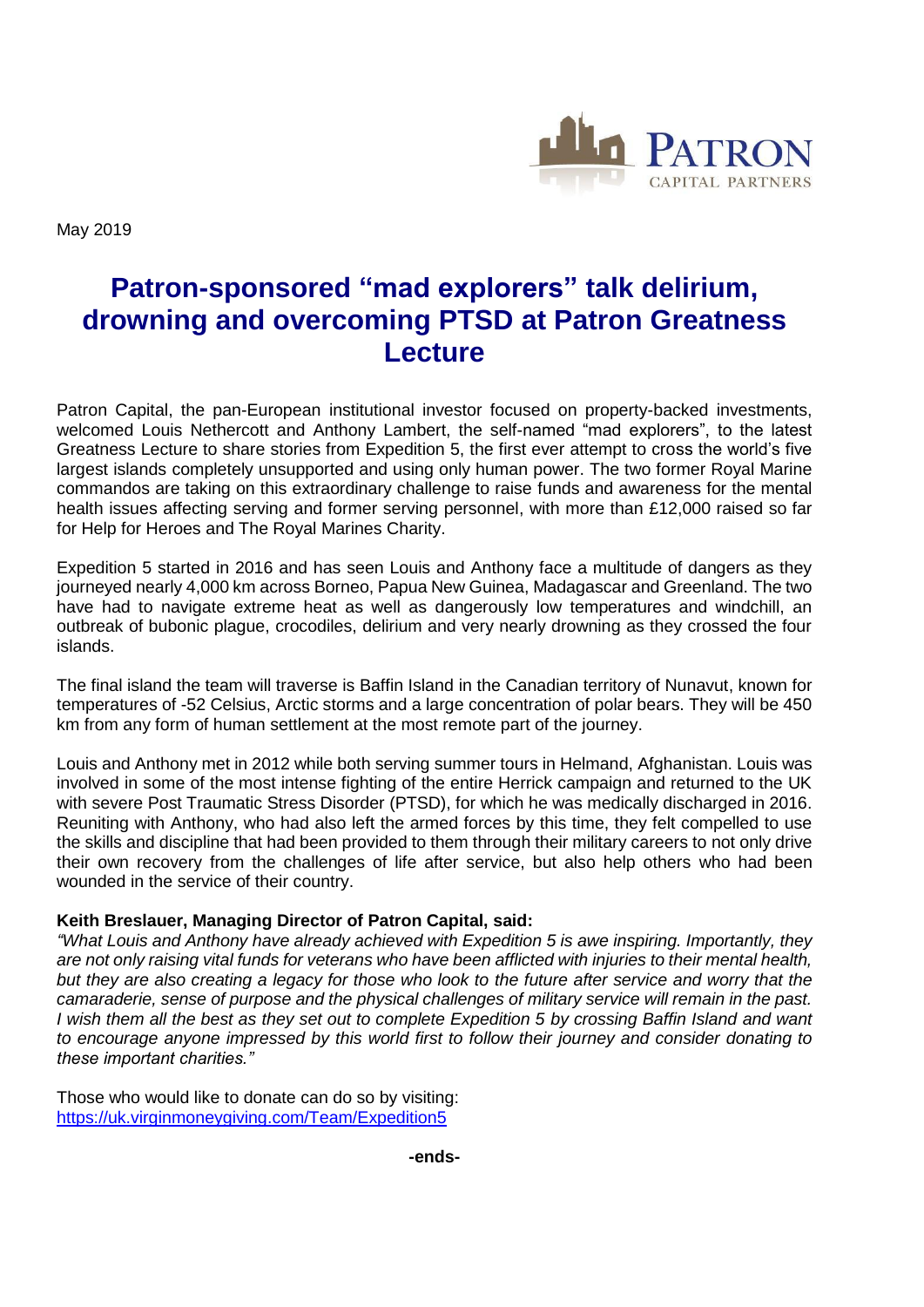### **Media Enquiries to:**

Henry Columbine/Polly Warrack t: +44 (0) 20 3757 6890

Newgate Communications e: [patron@newgatecomms.com](mailto:patron@newgatecomms.com) 

### **Notes to Editors**

#### **About Patron Capital Partners**

Patron represents approximately €3.4 billion of capital across several funds and related coinvestments, investing in property, corporate operating entities whose value is primarily supported by property assets and distressed debt and credit related businesses.

Since it was established in 1999, Patron has invested in over 71 investments and programs involving over 65 million square feet (6 million square metres) in 16 countries, with many of these investments realised.

Investors represent a variety of sovereign wealth funds, prominent universities, major institutions, private foundations, and high net worth individuals located throughout North America, Europe, Asia and the Middle East. The main investment adviser to the Funds is Patron Capital Advisers LLP, which is based in London, and Patron has other offices across Europe including Barcelona, Milan and Luxembourg; the group is comprised of 77 people, including a 45-person investment team.

Further information about Patron Capital is available at [www.patroncapital.com](http://www.patroncapital.com/)